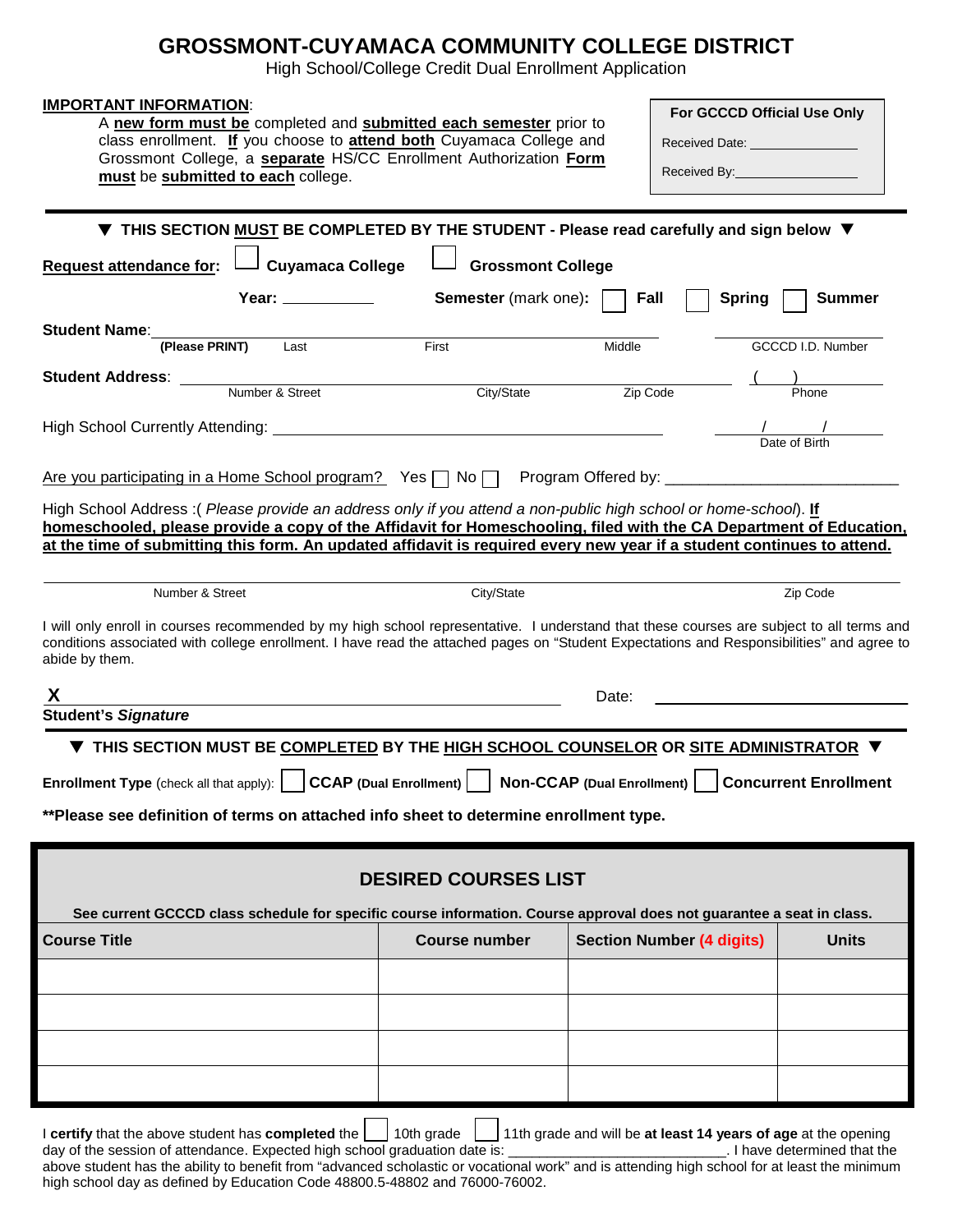I also understand that students are limited to a maximum of **two (2) courses per semester unless within a CCAP agreement** and that state law places a limit on the number of HS/CC students who may enroll in College Exercise Science classes (10%). As required by California Ed Code 48800.5, 76001, 76002, student enrollment cannot exceed the 5% limit for total cohort summer enrollment**. My signature** below **certifies** compliance with all of these requirements.

| Authorized by (name/ title): | Phone. |
|------------------------------|--------|
|                              |        |
|                              | Date:  |

*Signature* **of High School Counselor or Principal**

#### **PARENTAL SIGNATURE REQUIRED FOR ALL HIGH SCHOOL/COLLEGE CREDIT STUDENTS**

**My signature below denotes that I am the parent or legal guardian of the student listed above, that I understand and accept the following terms and give my consent for his/her enrollment at Cuyamaca/Grossmont College:**

- All classes taken at Cuyamaca/ Grossmont are for college credit and will be a permanent part of the student's college transcript.
- Each high school may determine if college coursework will be used for high school credit.
- Students MUST meet all academic and conduct standards set by the college (see college catalog), as well as the expectations and responsibilities detailed in the pages attached to this form.
- At the postsecondary level, parents have no inherent rights to inspect a student's education records. The right to inspect is limited solely to the student.
- Under the Family Rights and Privacy Act (FERPA), college instructors may not discuss student performance with parents. Parents may communicate with the High School Principals and staff regarding high school status ONLY.
- Course content is not modified for high school students.
- I acknowledge that my minor child/legal ward can receive emergency first aid treatment in the event that it is required on District property. I also acknowledge that they may receive non-emergency services (first aid, health counseling) at the Health Services Department at Cuyamaca and Grossmont Colleges.

#### **Parent/Guardian Signature:**  $\underline{X}$  **Date: Date: Date: Date: Date: Date: Date: Date: Date: Date: Date: Date: Date: Date: Date: Date: Date: Date: Date: Date: Distingly and <b>D** and

#### **AUTHORIZATION TO RELEASE EDUCATION RECORD – TO BE COMPLETED BY THE STUDENT (OPTIONAL)**

I, \_\_\_\_\_\_\_\_\_\_\_\_\_\_\_\_\_\_\_\_\_\_\_\_\_\_\_\_\_\_\_\_\_\_\_\_\_\_\_\_\_\_\_\_\_\_\_\_\_\_\_\_\_\_\_\_\_\_\_\_\_\_\_, \_\_\_\_\_\_\_\_\_\_\_\_\_\_\_\_\_\_\_\_\_\_\_\_\_\_\_\_\_\_\_\_\_\_

Print Full Name GCCCD Student ID Number

Hereby authorize GCCCD to release the following specific educational records and information:

#### **Enrollment information, schedule and grades**

To: \_\_\_\_\_\_\_\_\_\_\_\_\_\_\_\_\_\_\_\_\_\_\_\_\_\_\_\_\_\_\_\_\_\_\_\_\_\_\_\_\_\_\_\_\_\_\_\_\_\_\_\_\_\_\_\_\_\_\_\_\_\_\_\_\_\_\_\_\_\_\_\_\_\_\_\_\_\_\_\_\_\_\_\_\_\_\_\_\_\_\_\_\_\_\_\_\_

 **(Name of High School ONLY)**

\_\_\_\_\_\_\_\_\_\_\_\_\_\_\_\_\_\_\_\_\_\_\_\_\_\_\_\_\_\_\_\_\_\_\_\_\_\_\_\_\_\_\_\_\_\_\_\_\_\_\_\_\_\_\_\_\_\_\_\_\_\_\_\_\_\_\_\_\_\_\_\_\_\_\_\_\_\_\_\_\_\_\_\_\_\_\_\_\_\_\_\_\_\_\_\_\_\_\_

This authorization will be effective beginning \_\_\_\_\_\_\_\_\_\_\_\_\_\_\_\_\_\_\_\_\_\_ through \_\_\_\_\_\_\_\_\_\_\_\_\_\_\_\_\_\_\_\_\_\_\_\_\_\_\_\_\_ (Term/Year) (Term/Year)

I understand that I (1) further have the right **not** to consent to the release of my educational records; (2) I have the right to receive a copy of such records upon request; (3) and that this consent shall remain in effect until revoked by me, in writing, delivered to the Cuyamaca or Grossmont Admissions and Records Office. Any such revocation shall not affect disclosure previously made by Cuyamaca or Grossmont College prior to the receipt of any such written revocation.

| v<br>Δ                                 | Date <sup>-</sup> |
|----------------------------------------|-------------------|
| <b>Signature of Student (required)</b> |                   |

**This information is being released subject to the confidentiality provisions of appropriate state and federal laws and regulations which prohibit any further disclosure of this information without the specific written consent of the person to whom it pertains, or as otherwise permitted by such regulations.** The result of the Rev. 08/2018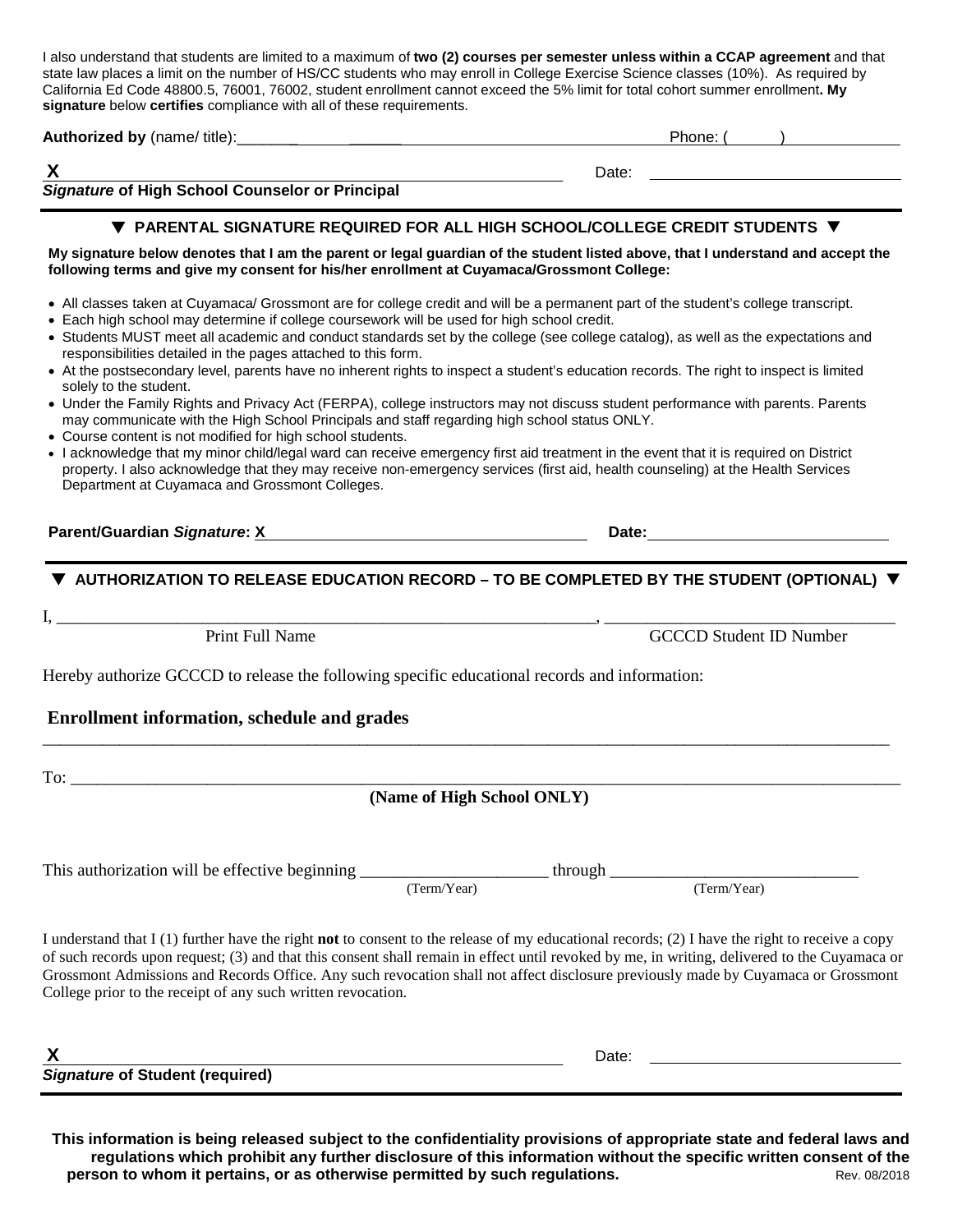## **High School Concurrent Enrollment Information Cover Sheet**

## **(For information on classes being taught at the high school sites, please see the Dual Enrollment Info Sheet)**

#### *Important Information about our Program:*

- The High School College Concurrent Enrollment Program allows eligible students to enroll in college courses located **at Cuyamaca or Grossmont College** and earn college credit while simultaneously attending high school. The purpose of this program is to provide advanced scholastic, educational enrichment opportunities for a limited number of eligible students as defined in California Education Code, Section 48800 and 76002.
- Per Board Policy, students must be at least **14 years of age** and have **completed the 10th grade** prior to the first day of instruction for the semester of registration. Students are allowed to enroll into **up to 2 courses per college semester**, for a total of 11.5 units (8.0 units for summer session) at this time.
- All sections of the attached form must be completed for each semester of attendance until high school graduation. **Incomplete forms will not be processed**. Once graduated, proof of graduation will be required with the Admissions and Records Office.

### *Definition of Terms:*

**CCAP (College and Career Access Pathways):** This refers to courses that are being offered at the high school site, **during the high school bell schedule (within the regular high school day),** and that are closed to the public. These courses would be reserved specifically for high school students attending the hosting high school and would be included on the CCAP agreement/MOU between the High School District and GCCCD.

**NON-CCAP:** This refers to courses that are being offered at the high school site, **outside of the high school bell schedule**, and open to the public. These courses would follow the same requirements and restrictions as classes taught on the college campus.

**Concurrent Enrollment Courses:** This is referring to normal college courses offered at the college campus **outside of the high school bell schedule.** High school students are required to attend a full high school day before taking college courses.

## *Student Information, Expectations and Responsibilities:*

- *Application*: Students must complete an online Application for Admission (application not required if student is continuing from previous semester). Acceptance of the Application for Admission and this form do not guarantee enrollment in the class. Students must go through the enrollment process and are subject to all requirements including but not limited to: pre-requisites, co-requisites, audition and other enrollment restrictions.
- *Homeschooled Students*: Home schooled students must provide a copy of an Affidavit for Home Schooling, filed with the Department of Education, at the time of submitting this form. These are good on file for up to one year.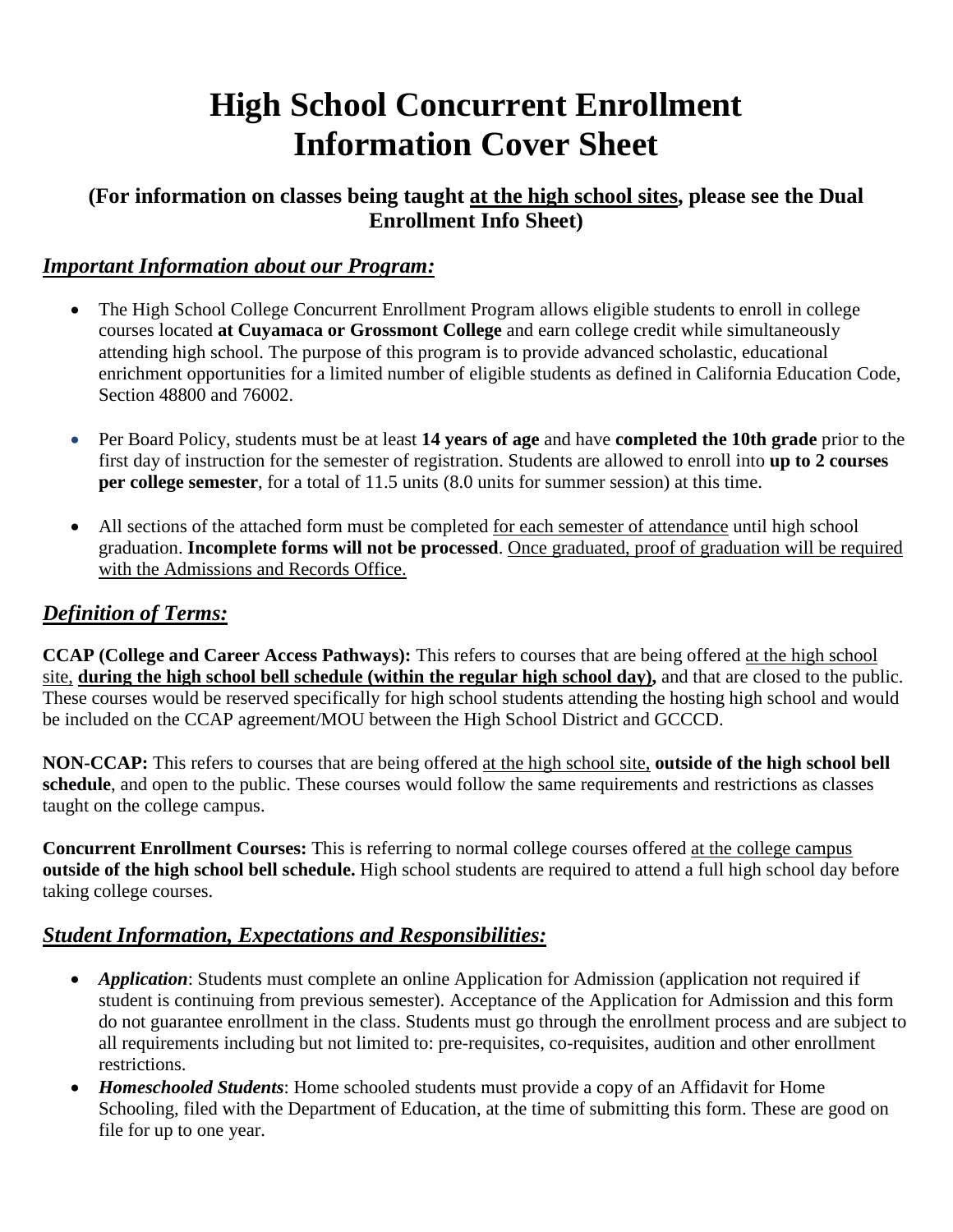- *Student Responsibility*: Minor students taking classes at the Community College are expected to take primary responsibility for their own safety and conduct. No supervision is provided while on the college campus. The community college campus is an open campus and is an adult learning environment.
- *Student Code of Conduct*: Students must comply with all policies of the district including the Student Code of Conduct per the Cuyamaca or Grossmont College Catalogs. Student Rights and Responsibilities are also outlined there.
- *Course Content and Materials***:** The community college is an adult learning environment. As such, discussion topics and course materials are generally designed for adult students and thus, the atmosphere of the campus in general, and of classrooms in particular, will frequently reflect an adult population. Curriculum, course content, and college processes will not be changed to accommodate high school students.
- *Student Communication and Records:* Students enrolled in community college courses must act independently and on their own behalf when communicating with their instructors and/or other college personnel. Under the Family Rights and Privacy Act (FERPA), college instructors and staff may not discuss student performance or college record information with parents/guardians. Under Section 49061 of the California Education Code, parents/guardians of community college students do not have a right to access their children's student records without the written consent of the student. This is regardless of whether the child is under the age of 18.
- *Academic Standing and the College Transcript:* Minor students enrolling in college courses at the community college campus are establishing a permanent academic college record. As a result, any processes influenced by the students' academic record may be impacted by the students' performance. This may include eligibility for financial aid, academic standing, ability to transfer, etc. Students are responsible to know the deadlines for enrolling, adding, or dropping courses. Instructors are not required to drop students for non-attendance. Please be sure to check the website for deadline date information or contact the Admissions and Records Office for questions.
- *Fees:* Tuition fees are waived for part-time high school students registered in GCCCD courses. However, students are still subject to all other fees: health fee, student center fee and when applicable, non-resident fees. Fees are due at the time of enrollment. Failure to pay may result in being dropped from the class (es).
- *Services:* Ancillary and support services are provided for all concurrent enrollment high school students (e.g. Counseling and Guidance, Placement Assistance, Assessment, Disabled Student Support Services, and Tutoring).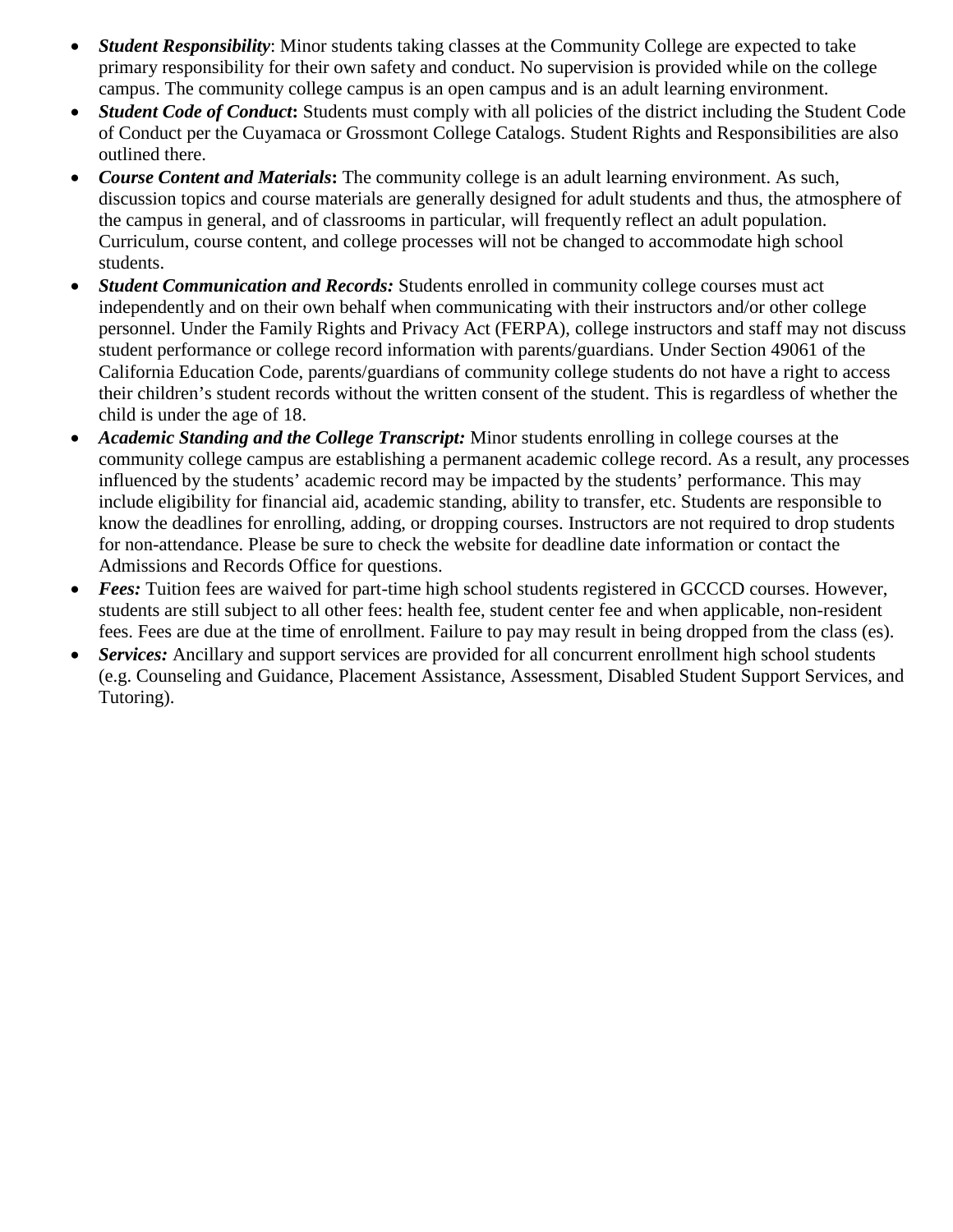# **High School Dual Enrollment Information Cover Sheet (CCAP/NON-CCAP)**

## **(For information on taking classes at Cuyamaca or Grossmont College, please see the Concurrent Enrollment Information Cover Sheet)**

### *Important Information about our Program:*

- The High School Dual Enrollment Program allows eligible students to enroll in college courses taking place **at their high school site**, and earn college credit while simultaneously attending high school.
- Per Board Policy, students must be 14 years of age and have **completed** the 10th grade prior to the first day of instruction for the semester of registration. Students are allowed to enroll into **up to 2 courses per college semester**, for a total of 11.5 units (8.0 units for summer session). For exclusively CCAP students, up to four classes may be taken.
- All sections of the attached form must be completed for each semester of attendance until high school graduation. **Incomplete forms will not be processed**. Once graduated, proof of graduation will be required with the Admissions and Records Office.

## *Definition of Terms:*

**CCAP (College and Career Access Pathways):** This refers to courses that are being offered at the high school site, **during the high school bell schedule (during the normal high school day),** and that are closed to the public. These courses would be reserved specifically for high school students attending at the hosting high school and would be included on the CCAP agreement/MOU between the High School and GCCCD.

**NON-CCAP:** This refers to courses that are being offered at the high school site, **outside of the high school bell schedule (outside of normal high school hours)**, and open to the public. These courses would follow the same requirements and restrictions as classes taught on the college campus.

#### *Student Information, Expectations and Responsibilities:*

- *Application*: Students must complete an online Application for Admission (application not required if student is continuing from previous semester). Students will be manually enrolled into dual enrollment sections by the Admissions and Records Office once the application, this form, and an add card are submitted.
- *Registration*: A community college district may allow a special part-time student participating in the dual enrollment CCAP Partnership Agreement to enroll in up to a maximum of 15 CCAP applicable units, not to exceed 4 courses per term.
- *Student Responsibility*: Minor students taking classes at the Community College are expected to take primary responsibility for their own safety and conduct.
- *Student Code of Conduct*: Students must comply with all policies of the district including the Student Code of Conduct per the Cuyamaca or Grossmont College Catalogs. Student Rights and Responsibilities are also outlined there.
- *Course Content and Materials***:** The community college is an adult learning environment. As such, discussion topics and course materials are generally designed for adult students and thus, the atmosphere of classrooms in particular will frequently reflect an adult population. Curriculum, course content, and college processes will not be changed to accommodate high school students.